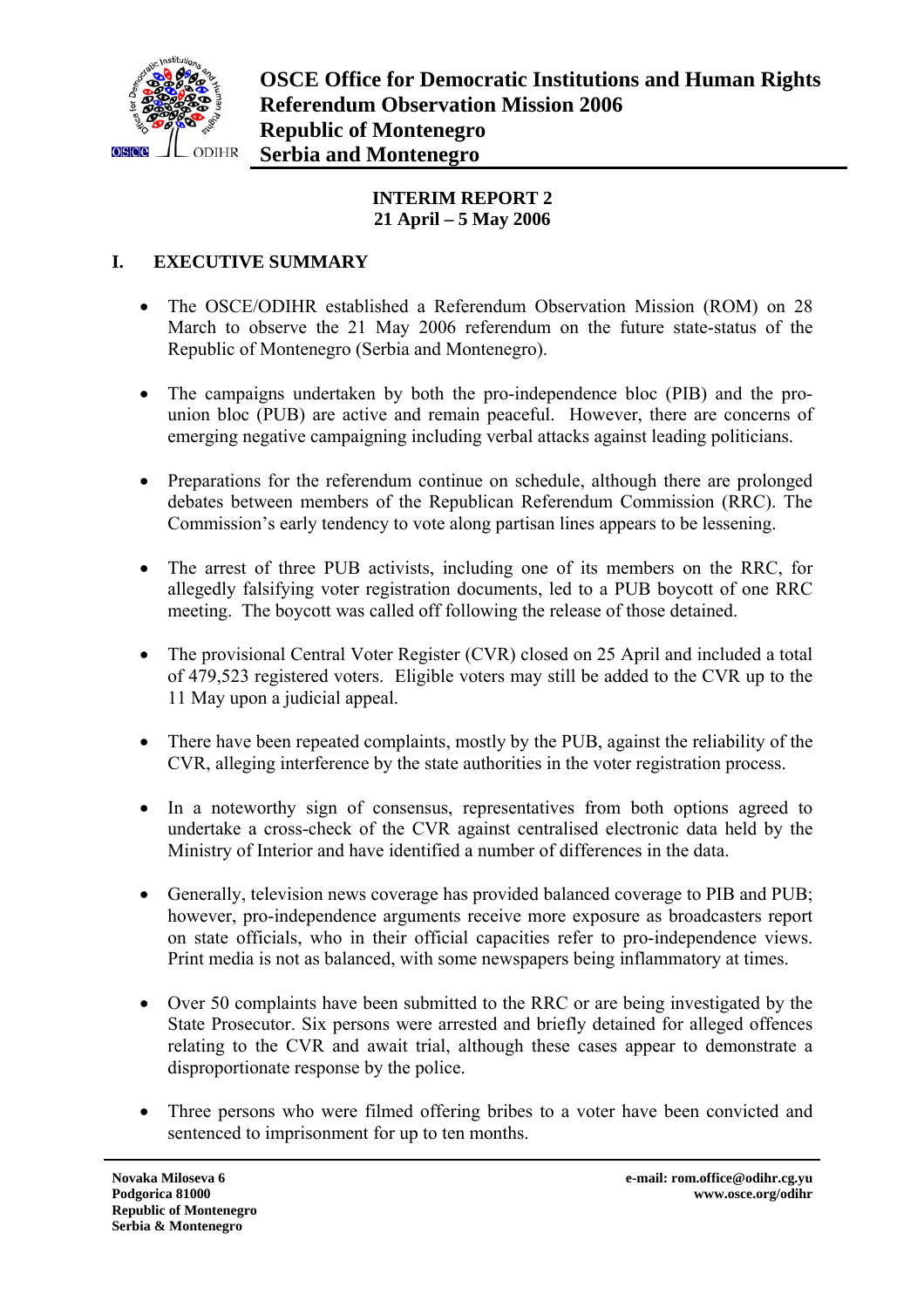#### **II. CAMPAIGN OVERVIEW**

Campaign activity by both referendum options – the pro-independence bloc (PIB) and the pro-union bloc (PUB) – has increased significantly during the reporting period, with campaigning taking place throughout the territory of Montenegro. There have been no reports so far of restrictions on the freedom to campaign. The OSCE/ODIHR Referendum Observation Mission (ROM) has been able to observe public campaign events.

The campaign subject matter is extensively discussed in the media, and in local level meetings, providing voters with clear information on their choice of options. To date, the campaign atmosphere has been peaceful; however, the overall tone of the campaign has grown increasingly negative. Domestic observer groups, in particular, have called upon the political parties to avoid raising tensions during the campaign and to ensure a calm period immediately following the referendum. A number of advertising billboards displaying campaign posters have been defaced.

The quality of campaign presentation for both options is high, and demonstrates the engagement of professional public relations companies by both options in their respective campaigns. The extensive use by both blocs of disciplined door-to-door campaigning has been evident.

The PIB, composed of the ruling Party of Democratic Socialists (DPS) of Prime Minister Milo Djukanović, the Social Democratic Party (SDP), two Albanian political parties, the Liberal Party (LP), the Citizen's Party (GS) and the Bosniak Party, has held two large and highly organized showcase rallies, in Cetinije on 28 April and in Herceg Novi on 4 May. The PIB campaign is focused on a policy of organising extensive contact through what is described as "friends and family". While the presence of the "Yes" media campaign is the more significant, the large rallies are the exceptions, which illustrate the extent to which the PIB has adopted a direct approach to citizens.

Clear campaign platforms have emerged, with the PIB claiming independence will accelerate Montenegro's integration into the European Union, whereas the PUB highlight the social, economic and cultural benefits of continued union with Serbia. The Government has adopted a number of policy-oriented declarations during the campaign period, including on postindependence relations with Serbia, on the rights of Serbian citizens in Montenegro, and a 27 April declaration that independence will expedite the process of European integration. The 3 May decision of the European Commission to suspend talks with Serbia and Montenegro over the failure to arrest Ratko Mladic has been explicitly referred to by the Prime Minister in support of the pro-independence campaign.

The PUB is led by the Socialist Peoples' Party (SNP) of Mr. Predrag Bulatović, the People's Party (NS), the Serbian People's Party (SNS) and the Democratic Serbian Party (DSS). The PUB also includes the Bosniak Bloc, a small coalition of Bosniak non-governmental organizations. The PUB campaign is more public in nature, focused on small and medium sized rallies, and an extensive print-media campaign targeting younger voters in particular. A focus of the 'No' campaign in the media has been on encouraging voter participation. The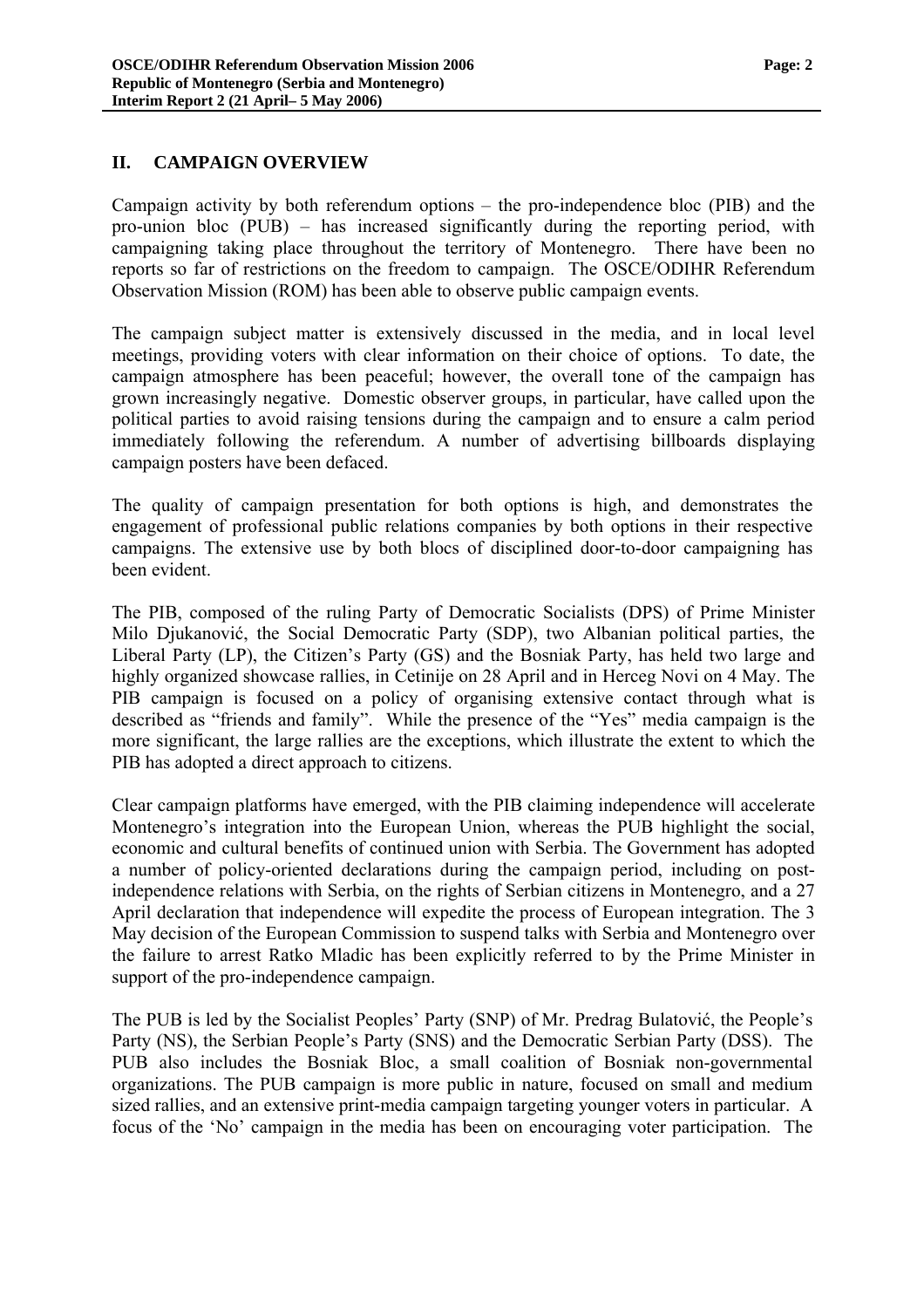campaign headline "There are enough of us to say No" refers to the requirement that 55 per cent must vote for independence for the referendum to be passed.<sup>[1](#page-2-0)</sup>

PUB campaign rallies have taken place in 14 of the 21 municipalities in Montenegro and have made extensive reference to historical, cultural and economic contacts with Serbia, and seek to address voters' concerns regarding the right to access health care and education in Serbia. However, they have also been marked by explicit, highly negative personal attacks against Mr. Djukanović, attempting to directly link a "No" vote in the referendum with the defeat of the incumbent Government.

National minorities are active in the campaign. The Bosniak community, which has representatives in both blocs, has the most prominent media profile to date. A new draft law on national minorities is scheduled to be debated by the Assembly of Montenegro on 10 May. The text has been under preparation for approximately 3 years. Therefore the timing of the decision to bring it forward for parliamentary consideration has been greeted with cynicism by the PUB and some domestic civil society groups active on minority issues.

Women are reportedly active in the campaign at the local level, and in less high profile media events than their party leaderships. Some very limited presence of women speakers has been noted at campaign rallies and in media forums. The signing of a declaration on gender equality, specifically aiming to increase women's representation in local and republic level parliaments, by all political party leaders (all of whom are male) during the campaign has been greeted by women political party activists as a success in terms of their lobbying efforts, but with considerable scepticism that it will be fully implemented. It is not considered to have any real impact on citizen's decisions regarding the referendum question.

## **III. REFERENDUM ADMINISTRATION**

Generally, preparations for the 21 May referendum continue on schedule, with the Republican Referendum Commission (RRC) and most Municipal Referendum Commissions (MRCs) taking the required decisions on all major issues relating to procedures and administrative arrangements. However, there have been delays in the work of the RRC caused by prolonged debates between its members. Most votes on RRC decisions, especially those relating to complaints, have continued to go along partisan lines and have required the casting vote of the RRC Chairman on several occasions.<sup>[2](#page-2-1)</sup> Nevertheless, at its 3 and 5 May sessions, RRC members adopted a notably more consensual and efficient approach and, for the first time, saw votes by members against their perceived partisan interests.

On 24 April, a PUB-appointed member of the RRC, who is also a legal adviser to SNS, was arrested by police for allegedly submitting falsified documents on behalf of 16 citizens who wished to be added to the Voter Register. His arrest followed earlier arrests and detention on similar charges of two other PUB activists from SNS (see below 'Referendum Complaints'). These arrests led to the PUB announcing on 25 April that their representatives would boycott

<span id="page-2-0"></span> $\frac{1}{1}$  The referendum will be held under a special legal framework that establishes two criteria for the referendum to be considered as having been passed: at least 55 per cent of the valid votes must be cast for the "yes" option, and there must be a minimum voter turnout of at least 50 per cent plus one voter.

<span id="page-2-1"></span>As agreed during cross-party negotiations on the conduct of the referendum, an international personality – Dr. Frantisek Lipka (Slovakia) – was appointed by the Montenegrin Parliament as Chairman of the RRC. The RRC is composed of 16 members with equal representation between representatives of the PIB and the PUB. In cases of a tie, Dr. Lipka has a casting vote.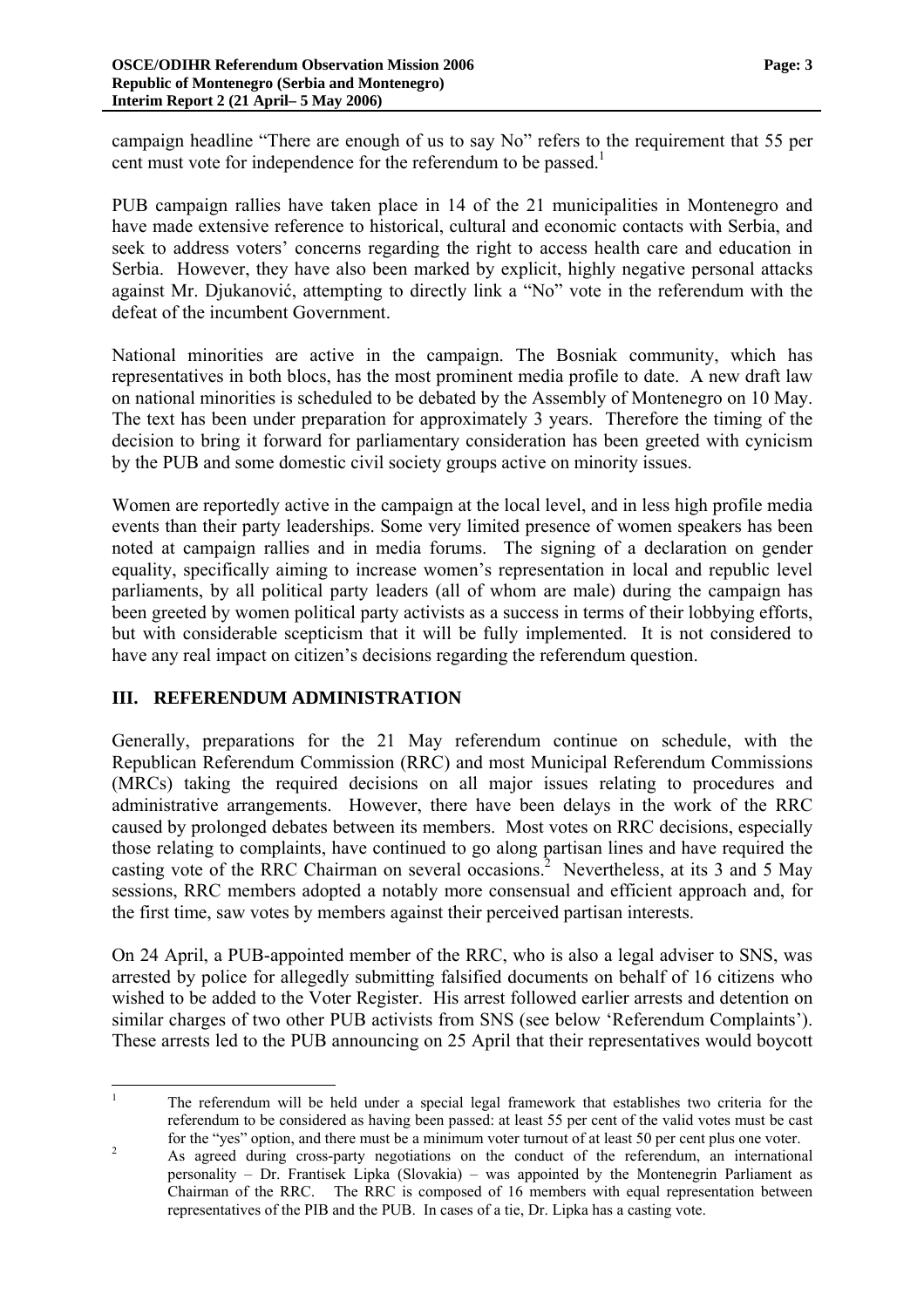RRC meetings until the release of the activists. The RRC Chairman called for the release of the arrested persons, but also criticised RRC members from undertaking personal or professional activities that may be in conflict with their public duties, such as submitting registration requests on behalf of voters. All three persons were released on 25 April following the intervention of the State prosecutor, although the charges remain outstanding. The PUB representatives on the RRC attended its next meeting on 27 April.

Long-term observers (LTOs) of the ROM report that, generally, the Municipal Referendum Commissions (MRCs) are functioning properly and meeting regularly. However, in Niksic, the five PUB representatives on the MRC announced a boycott of its 30 April session because of allegations against the procedures of adding names to the CVR. The MRC meeting proceeded with the five PIB representatives providing the required quorum of 50 per cent of members. On 5 May, the PUB representatives in Niksic signalled their intention to attend future MRC meetings. The MRC in Danilovgrad has failed to reach agreement on the location of some polling stations in its municipality.

There remain no formal plans for the RRC, or any other agency, to provide voter education on referendum day procedures, although voters will be informed by post of the date of the referendum and the location of their polling station. Most MRCs have indicated their intention to provide training for polling board members following their appointment on 11 May. On 28 April, the RRC announced there will be 1,127 polling stations, although this number may be subject to further change. Voters detained in Montenegro's three prisons will be able to vote at special polling stations administered by polling boards directly appointed by the RRC.

### **IV. VOTER REGISTRATION**

The provisional Central Voter Register (CVR) closed on 25 April following a seven-week period when the CVR could be inspected by citizens, political parties and observers. The provisional CVR included the names of a total of 479,523 registered voters. During the public inspection period, names of eligible but omitted voters could be added and the names of non-eligible or deceased voters could be removed; in total, 16,456 names had been added and 3,168 removed during this period. The provisional CVR was approved and published by the RRC on 28 April.

From 26 April to 11 May, names can still be added to the CVR through appeals to the Administrative Court. OSCE/ODIHR LTOs have confirmed that the provisional CVR is available for inspection in all municipalities for voters to check their entries. Court applications to be added to the CVR can be submitted at municipal voter registration offices. As of 5 May, the ROM has been informed that over 1,000 appeals to be added to the CVR have been received, with most appeals being allowed. The final CVR will be published on 13 May.

As with previous elections in Montenegro, issues surrounding the CVR have been highly contentious during this referendum campaign, with political parties inside the PUB alleging a number of inaccuracies in the data of registered voters that adversely affect their supporters or that would otherwise benefit the PIB vote. In particular, the PUB has demanded access to centralised electronic data held by the Ministry of Interior (MOI) to cross-check the accuracy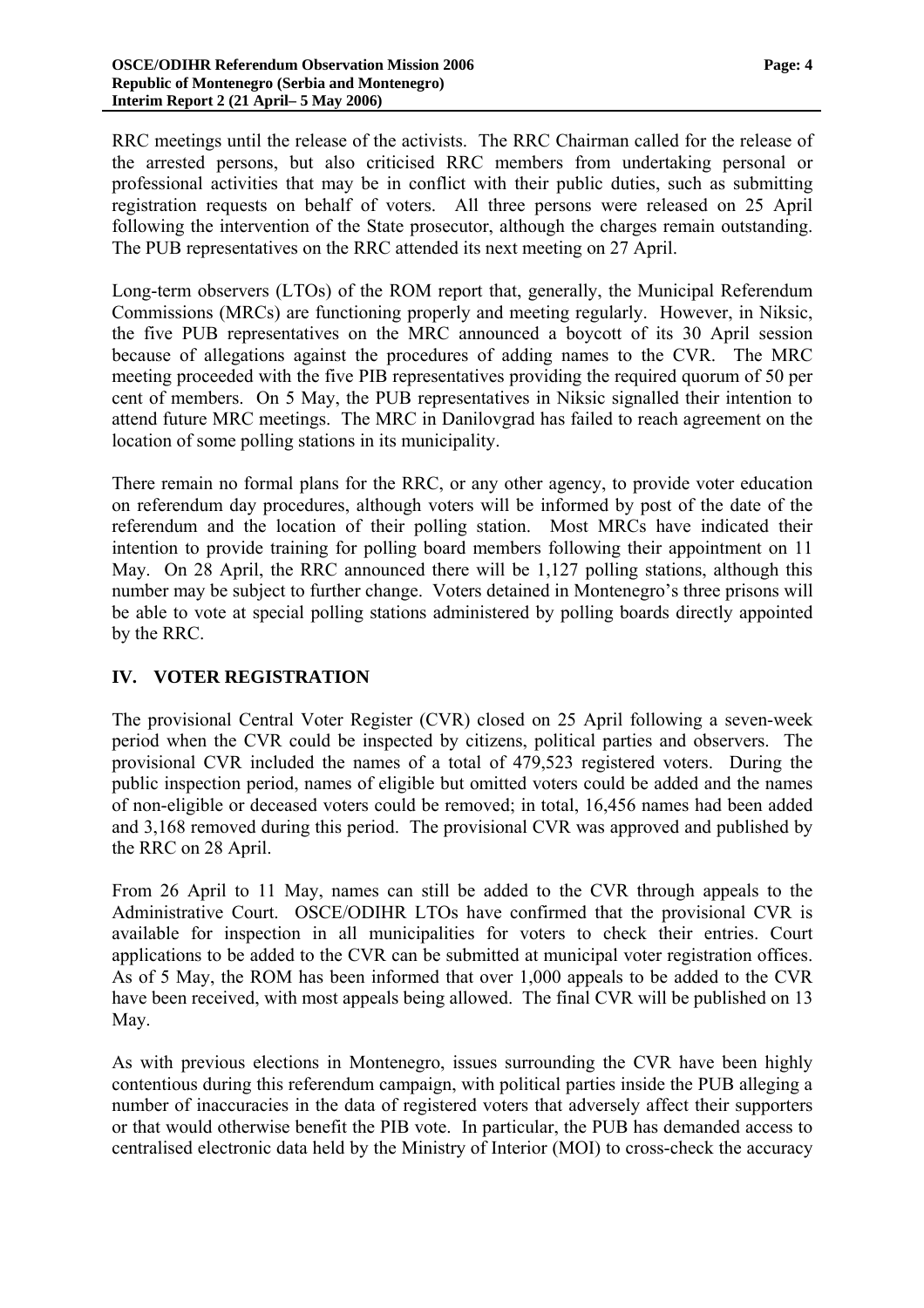of the CVR. $3$  In practice, political parties are already provided at a municipal level with access to the paper records of the MOI to cross-check the eligibility of voters but, on 12 April, the PUB lodged a formal complaint with the RRC for further, centralised access.

Following negotiations that involved the RRC Chairman and consultations with the MOI, on 3 May, the two blocs reached a noteworthy political agreement for a cross-check between the CVR and the available centralised electronic data held by the MOI to go ahead. The crosscheck took place on 4 May in the presence of experts from both blocs who were given access to inspect the Ministry of Interior database under conditions that respected confidentiality of personal data. The cross-check identified a number of differences between the CVR and the MOI database. These differences are currently being assessed by both PIB and PUB in conjunction with the State Prosecutor in order to identify whether further names should be added to the CVR through the Administrative Court procedure before 11 May.

There have been further complaints relating to the registration of voters in most of the 21 municipalities, almost all of which have stemmed from the PUB. Overall, the complaints do not relate to significant numbers of potentially problematic cases where eligible voters may have been excluded or ineligible voters remain registered. One complaint referred to the fact that municipal offices were closed over the Orthodox Easter period which coincided with the closure of the period for changes to the CVR. In practice, the ROM was able to confirm that municipal offices were open throughout the period, although opening times were restricted in Podgorica. It is clear that, despite a Constitutional Court ruling in 2001, political parties have been submitting requests to add names to the CVR, or request changes to names, without proof of authority that they may act on behalf of the persons concerned. There are a number of inconsistencies between municipalities on the administrative procedures used to check the eligibility of voters to be on the CVR.

### **V. MEDIA**

Both the public and private media in Montenegro are providing wide coverage of the referendum process, the campaigns and the issue of the future state-status of Montenegro. Regular televised debates continue to be shown, as well as free airtime for publicity for both referendum options, including footage of rallies and events. Media monitoring by the ROM indicates that, for example, the public broadcaster TVCG has dedicated 15 per cent of its total peak time coverage to referendum issues, while two private TV channels, MBC and IN, have both provided 11 per cent. Other private broadcasters, such as Elmag and Pink TV M, have given considerably less coverage to the referendum. The Serbian public broadcaster, RTS, which can be viewed in Montenegro, has provided only 2 per cent of its peak time coverage to the referendum.

Both blocs have been placing paid advertisements in the TV and print media. In its monitoring of the media so far, the ROM has noted that the PIB has placed more paid advertising on television, while the PUB has paid for substantially more advertisements in the print media.

<span id="page-4-0"></span> 3 All registered voters must be 18 years, citizens of Montenegro and have held permanent residency in Montenegro for a period of 24 months. At a municipal level, the Ministry of Interior issues identification documents to Montenegrin citizens based on their certificates of permanent residence and, *ex officio*, provides this data to municipalities for the registration of voters. The Ministry of Interior has publicly stated that its centralised electronic database does not yet have legal status and cannot be confirmed as accurate.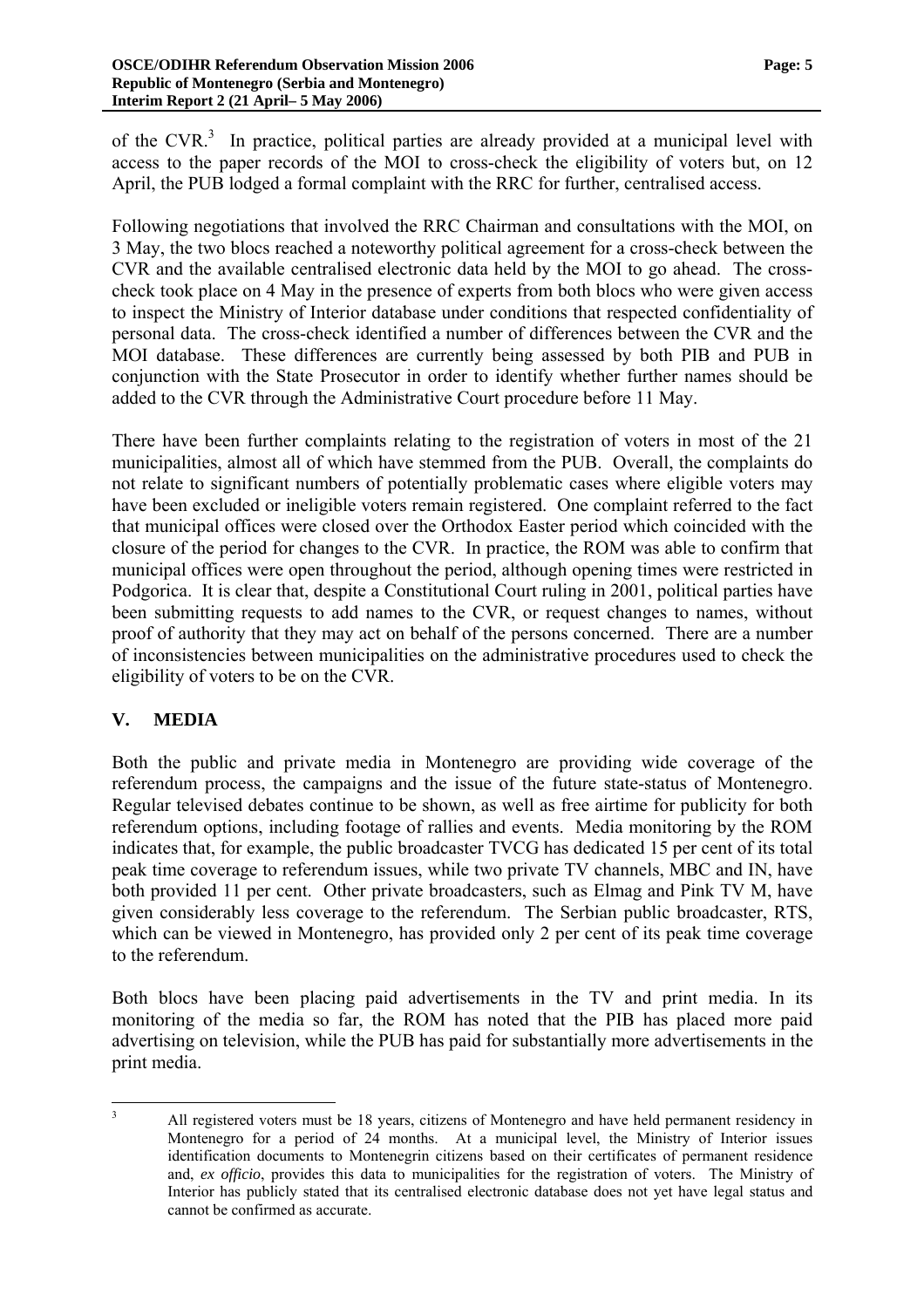In terms of news items on referendum issues, most television coverage relates to neutral issues, such as technical coverage of the work of the RRC. Generally, the PIB and PUB receive similar amounts of time coverage on campaign activities but there has been a tendency for the pro-independence campaign to receive more exposure on televised news through the coverage provided to government and state officials who, in their official capacities, refer to pro-independence arguments. Coverage of pro-union views has usually been voiced only by PUB representatives.

In its monitoring of the print media, the ROM notes that balanced coverage in terms of space and content is provided by *Vijesti*. Other newspapers have shown less balance, with proindependence views appear significantly more favoured in *Republika* and the publicly-owned *Pobjeda*, while *Dan* and Serbian daily *Vecernje Novosti* dedicating much more space to prounion views.

After a temporary suspension of its work because of the withdrawal of PUB representatives, the parliamentary committee for media coverage of the referendum campaign reconvened in full on 26 April to address complaints against media coverage.<sup>4</sup> The committee has discussed a range of complaints, including articles published in Serbian newspapers and coverage by public media in Montenegro. While the committee has tended to vote along block lines, there was agreement on a decision to criticise the newspaper *Pobjeda* for publishing an article the headline of which included derogatory words.

Although the media coverage of the referendum is generally fair and within the boundaries of acceptable journalism and comment, a number of articles published in the newspaper *Dan* as well as several Serbian newspapers have raised concerns over the use of inflammatory language. Media monitoring reports by domestic non-partisan observer groups have condemned this development.

### **VI. REFERENDUM COMPLAINTS**

 $\frac{1}{4}$ 

The ROM is aware that over 50 complaints relating to the referendum process have formally been submitted to the RRC and/or to public prosecutors. The majority of complaints allege problems with voter registration and almost all have been submitted on behalf of the PUB. The RRC's Working Body on Complaints reviews all complaints, but has generally been unable to reach agreement on the steps to be taken to address them, referring the cases to the RRC for a decision. Where complaints allege possible criminal acts, the RRC forwards them to the public prosecutor. On issues related to voter registration, the complaints have been forwarded to the Ministry of Justice, which supervises the role played by municipalities in maintaining and updating the CVR. In most cases, the RRC has not been able to resolve complaints within its prescribed deadline of 72 hours.

There have been a number of allegations of the interference in the voter registration process by state authorities. In Budva, Bar and Niksic, PUB representatives have brought criminal charges against MOI and municipal officials alleging deliberate registration of ineligible

<span id="page-5-0"></span>The PUB representatives withdrew on 18 April following disagreement over the broadcasting on TVCG of footage filmed by blocs. On 26 April, the committee agreed to send a letter to the President of the Council of RTCG, requesting his opinion in the matter.